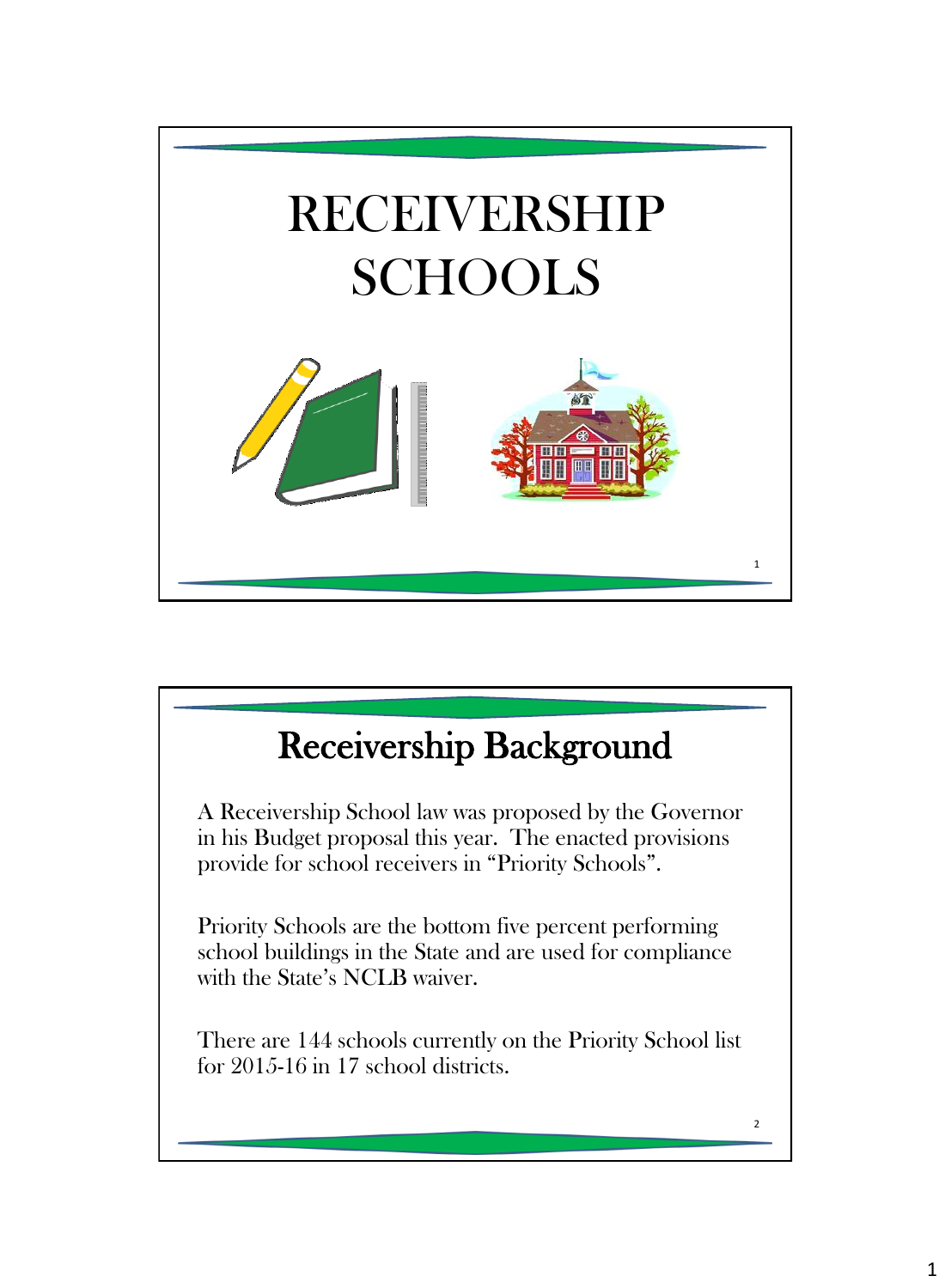## Receivership Schools

There are two types of Receivership schools

"Persistently Struggling" schools - 20 schools on an accountability list for 10 or more years. Rochester has four "Persistently Struggling" schools

"Struggling" schools - 124 schools which have been Priority Schools for three years. Rochester has ten "struggling" schools.

3

4

A new list of these schools will be produced by SED in February 2016 based on Spring 2015 test results.

#### Receivership Schools

Superintendents in districts with Receivership Schools become "School Receivers" beginning with the 2015-16 school year once an improvement plan is approved.

A Receivership school must show "demonstrable improvement" in order to avoid an "External Receiver" from being appointed.

In "Persistently Struggling" schools that improvement must come in one year.

In "Struggling" schools that improvement must occur in two years.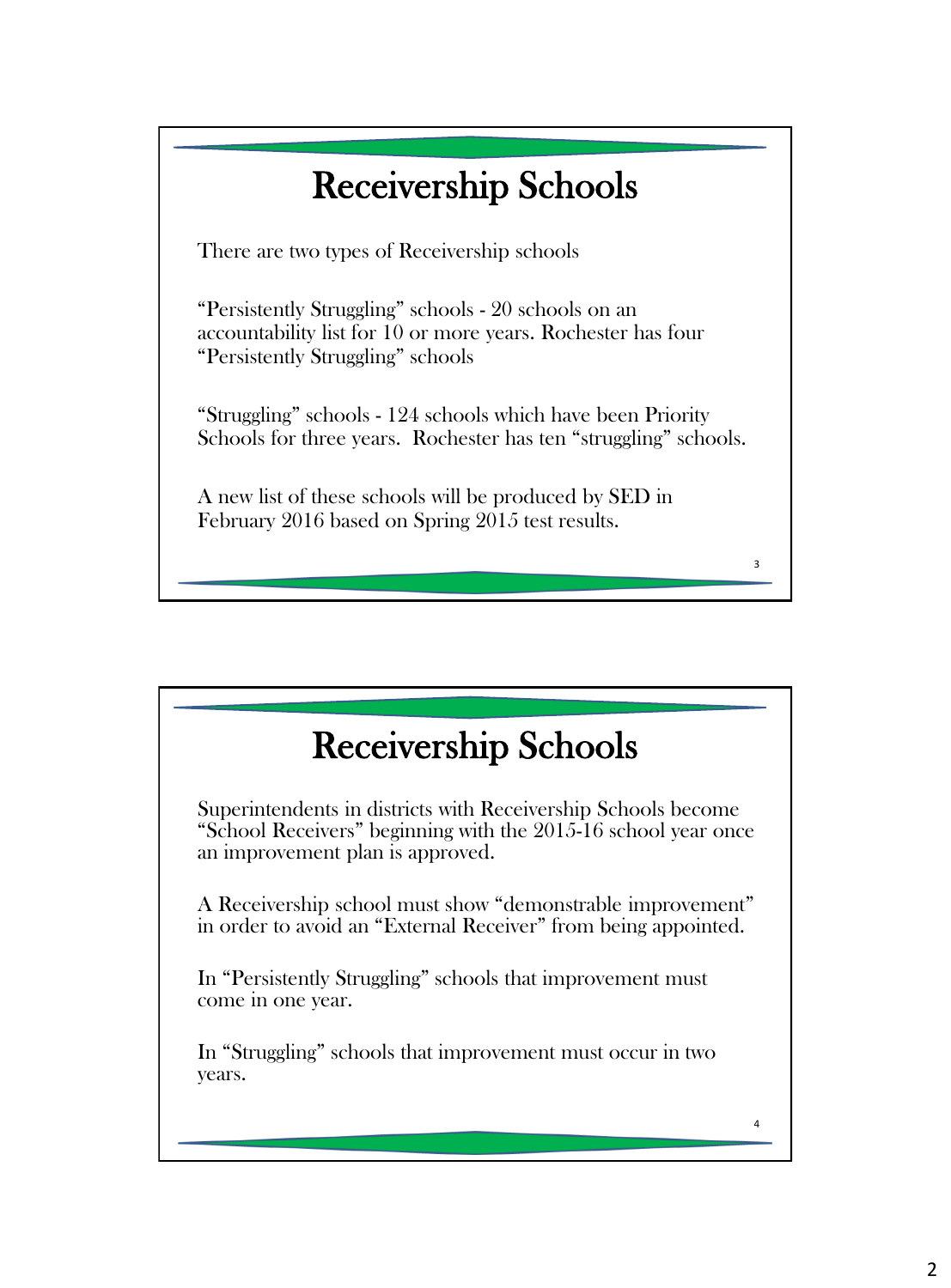

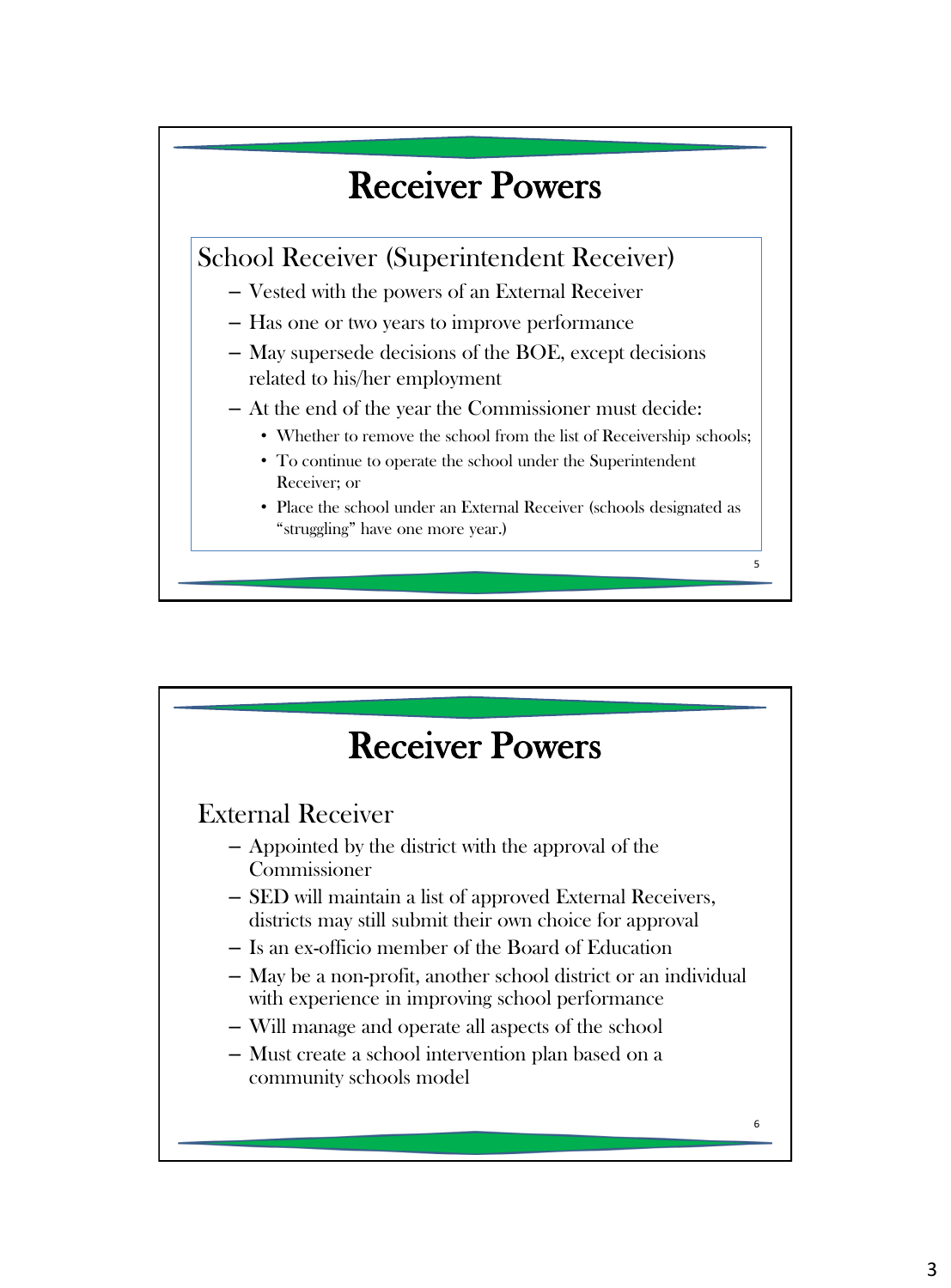

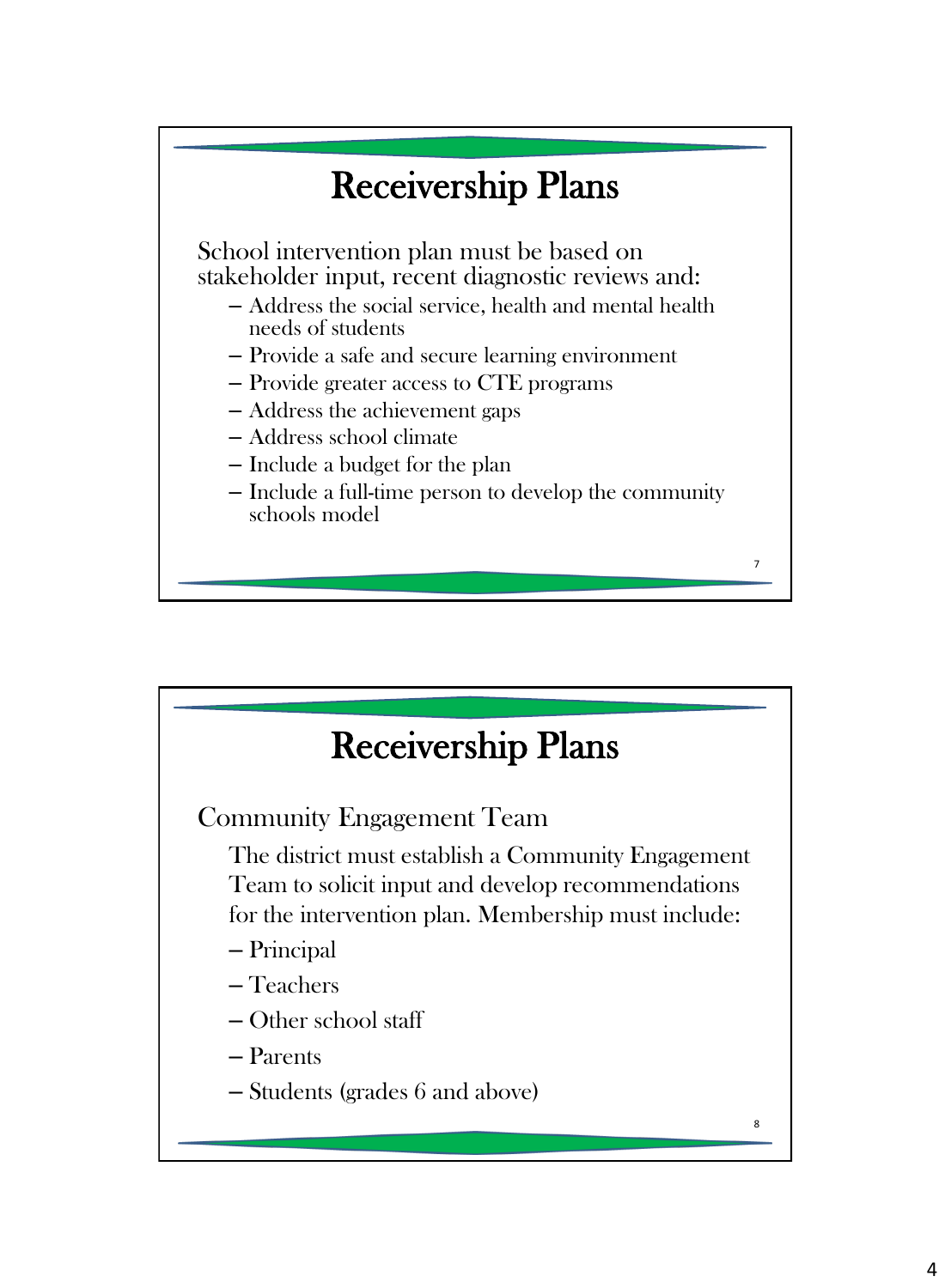### Receivership Plans

The plan must include measureable goals for improving:

- Student attendance
- Student discipline
- School safety
- Student promotion
- Graduation rate
- Drop out rate
- Student achievement and growth
- Achievement gaps

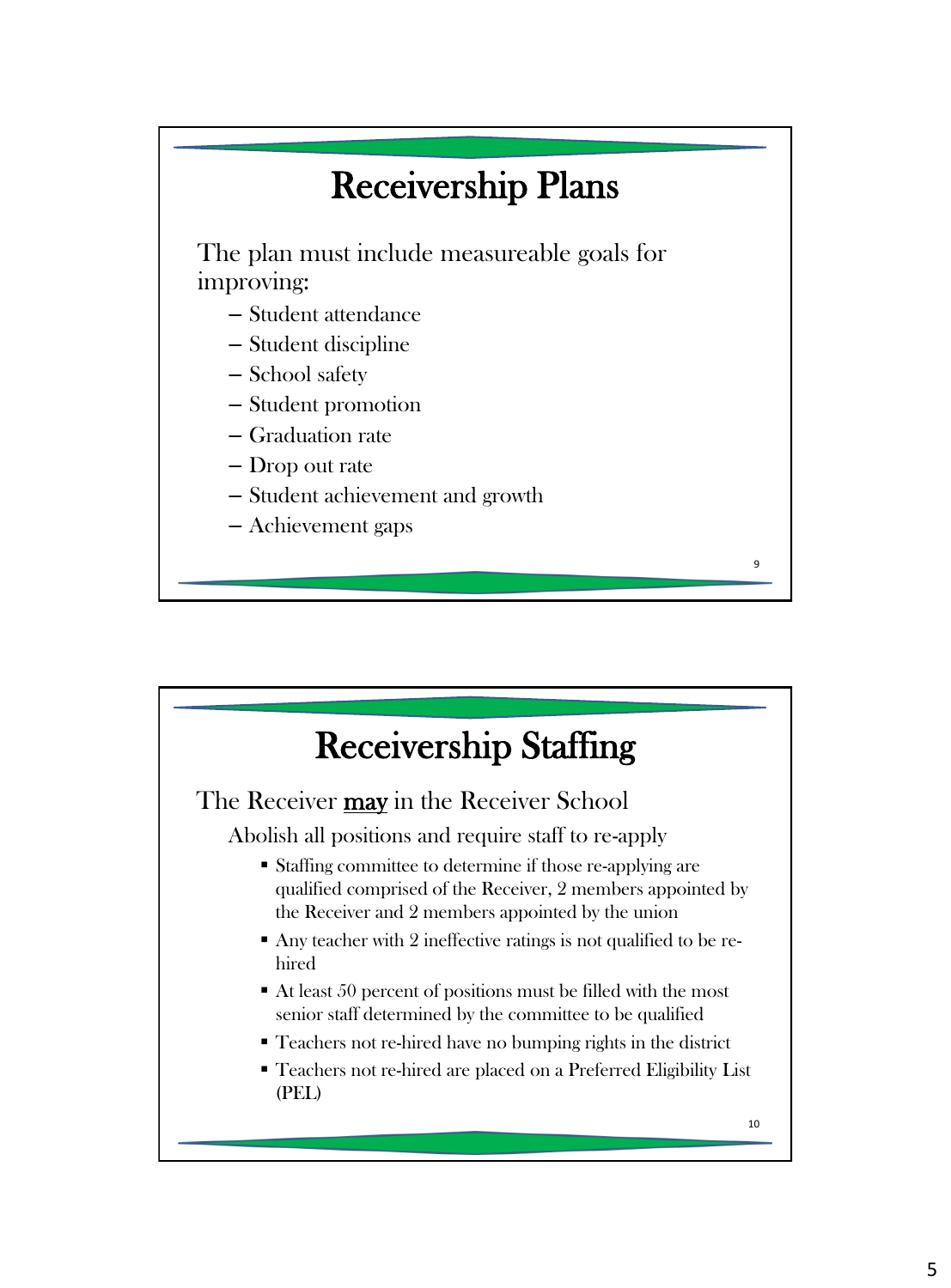# Receivership Staffing

The Regulations provide a process by which the staffing changes may occur.

First, a receiver must undertake a school needs assessment and how planned abolishment of positions will improvement student performance. Second, the employee and their union must be given 90 school days notice of an abolishment of any position and the basis for the abolishment.

### Receivership Staffing

Third, a notified party has 14 school days to request a reconsideration of a proposed action.

Fourth, this process may only occur once unless the receiver obtains approval of the State Education Commissioner.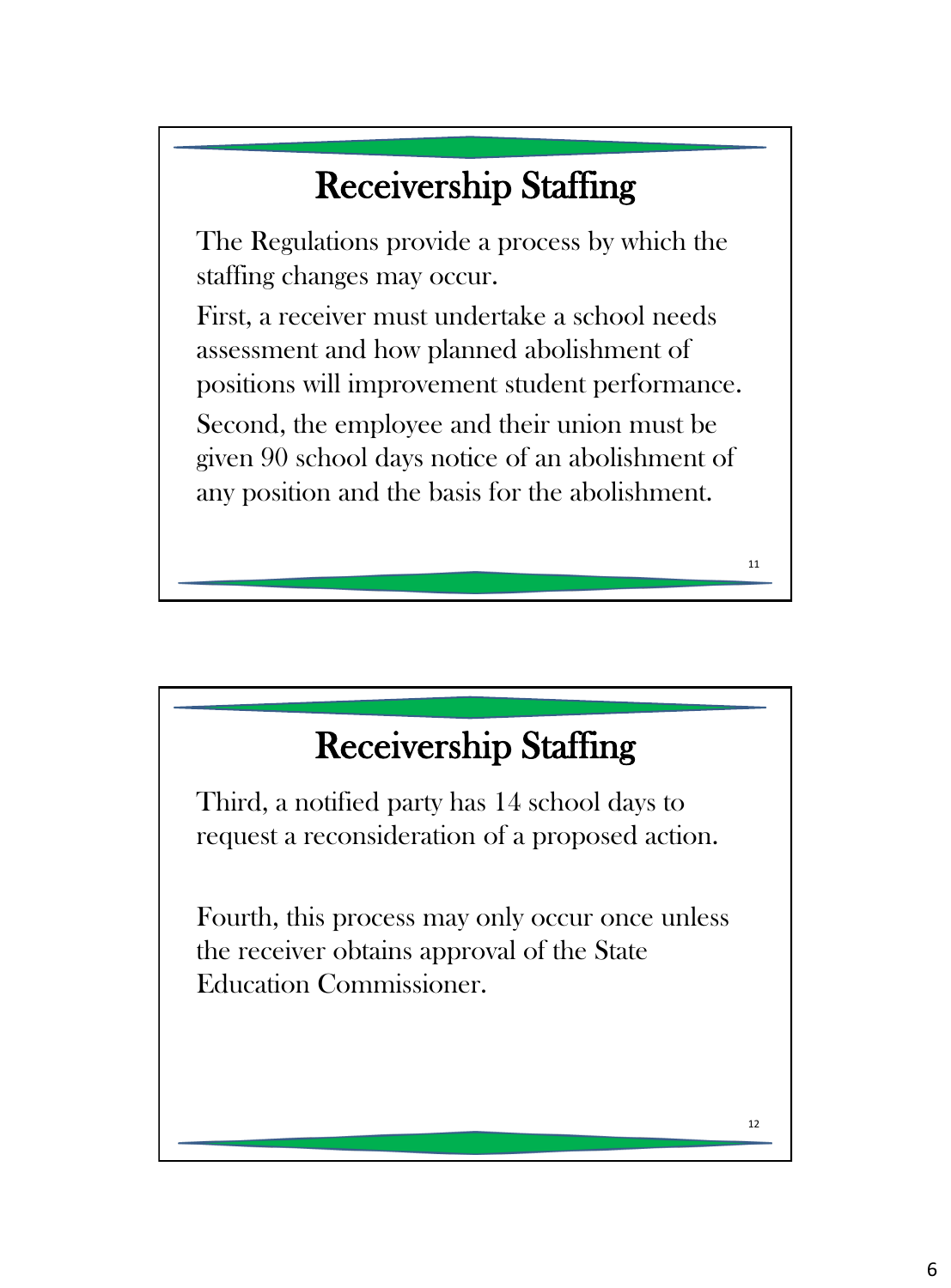### Receivership Bargaining

Teachers may be asked to negotiate a new bargaining agreement for the Receivership school – this would not affect the contract for other buildings in the district.

• The bargaining agreement must be reached in 30 school days and then ratified within 10 days by the local.

### Receivership Bargaining

Potential Collective Bargaining Issues

- Length of day
- Length of year
- Professional development
- Class size
- Changes in program, assignments and teaching conditions